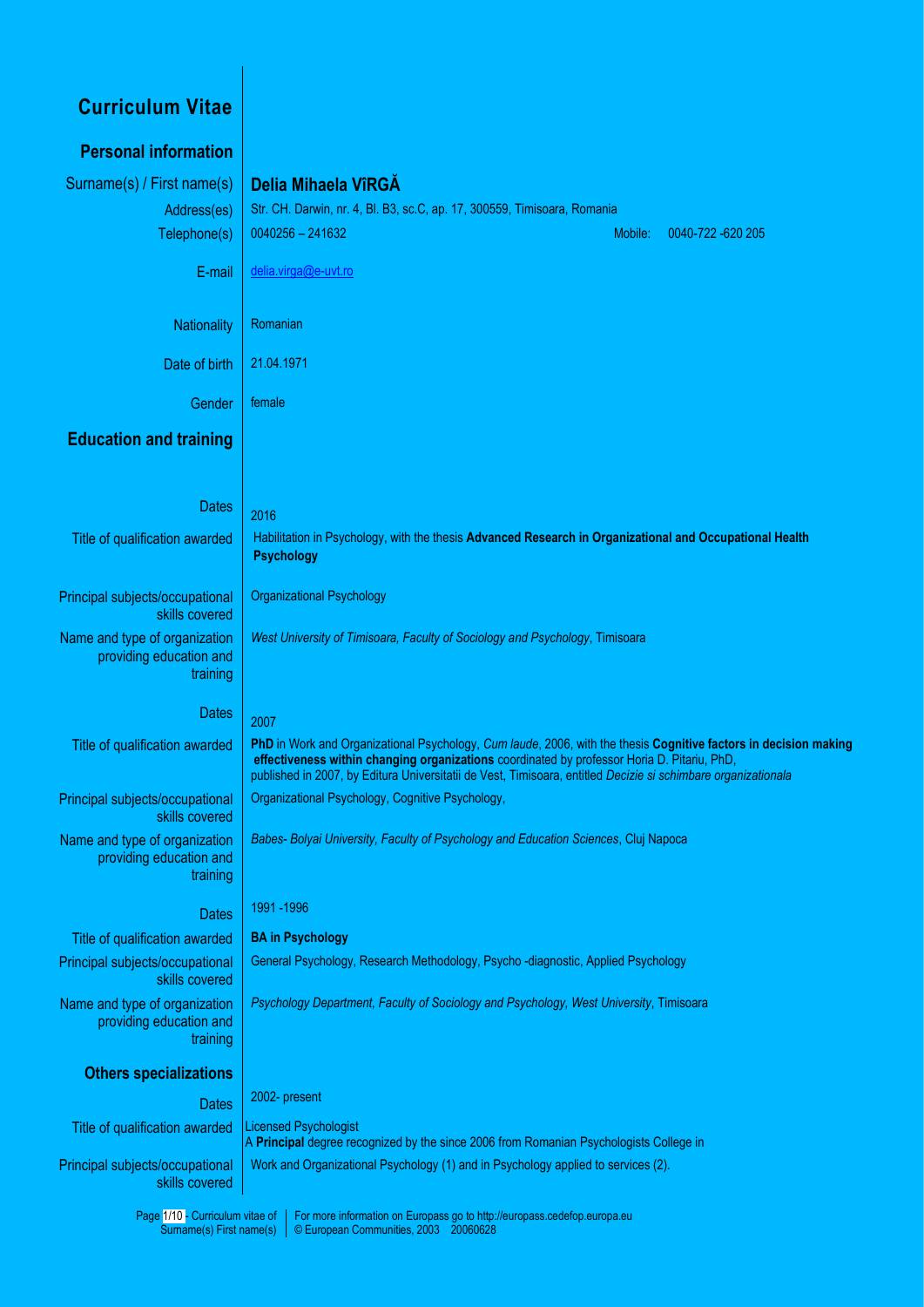| Name and type of organization                              | Romanian Psychology Bar, Bucuresti                                                                                                                                                                            |
|------------------------------------------------------------|---------------------------------------------------------------------------------------------------------------------------------------------------------------------------------------------------------------|
| providing education and                                    |                                                                                                                                                                                                               |
| training                                                   |                                                                                                                                                                                                               |
| <b>Dates</b>                                               | 2001                                                                                                                                                                                                          |
| Title of qualification awarded                             | PhD research and documentation visit                                                                                                                                                                          |
| Principal subjects/occupational                            | Organizational Psychology, Research Methodology, Theory of Decision Making                                                                                                                                    |
| skills covered                                             |                                                                                                                                                                                                               |
| Name and type of organization                              | <b>Groningen State University, Netherlands</b>                                                                                                                                                                |
| providing education and<br>training                        |                                                                                                                                                                                                               |
| <b>Didactic Activities</b>                                 |                                                                                                                                                                                                               |
|                                                            |                                                                                                                                                                                                               |
| <b>Dates</b>                                               | 10.2018 - present                                                                                                                                                                                             |
| Occupation or position held                                | Full Professor in Work and Organizational Psychology                                                                                                                                                          |
| Main activities and                                        | Subjects at bachelor level:                                                                                                                                                                                   |
| responsibilities                                           | <b>Experimental Psychology</b><br>$\blacksquare$<br><b>Organizational Psychology</b>                                                                                                                          |
|                                                            | Subjects at master level:                                                                                                                                                                                     |
|                                                            | Selections and Performance assessment (Course -Work, Organizational, and Traffic Psychology Master)                                                                                                           |
|                                                            | Organizational Diagnoses and Interventions (Course - Work, Organizational, and Traffic Psychology Master)<br>Occupational Health Psychology interventions (Course - OOHP Master)                              |
|                                                            | From 2015 – present: Head of Department of Psychology                                                                                                                                                         |
|                                                            | <b>From 2010</b> – present - Director of WOTP Master program                                                                                                                                                  |
| <b>Dates</b>                                               | 05.2008 - 10.2018                                                                                                                                                                                             |
| Occupation or position held                                | Assoc. Professor                                                                                                                                                                                              |
| Main activities and                                        | Subjects at bachelor level:                                                                                                                                                                                   |
| responsibilities                                           | <b>Experimental Psychology</b>                                                                                                                                                                                |
|                                                            | <b>Organizational Psychology</b><br>Subjects at master level:                                                                                                                                                 |
|                                                            | Selections and Performance assessment (Course -Work, Organizational, and Traffic Psychology Master)                                                                                                           |
|                                                            | Organizational Diagnoses (Course - Work, Organizational, and Traffic Psychology Master)<br>Introduction in Occupational Health Psychology (Course - OOHP Master)                                              |
| Name and address of employer                               | West University of Timisoara, Faculty of Sociology and Psychology, Psychology Department, No.4, Vasile Parvan BVd                                                                                             |
| Type of business or sector                                 | Didactic and research activities                                                                                                                                                                              |
| <b>Dates</b>                                               | 10. 2006 - 04. 2008                                                                                                                                                                                           |
| Occupation or position held                                | <b>Senior Lecturer</b>                                                                                                                                                                                        |
| Main activities and                                        | Subjects at bachelor level:                                                                                                                                                                                   |
| responsibilities                                           | <b>Experimental Psychology</b>                                                                                                                                                                                |
|                                                            | <b>Research Methodology</b><br>u,<br>Subjects at master level:                                                                                                                                                |
|                                                            | Research methodology (Course - Family and Couple Counseling Master                                                                                                                                            |
|                                                            | Job Satisfaction and Performance (Course - Organizational Behaviour Sociology Master)<br>$\blacksquare$<br>Selections and Performance Assessment (Course -Work, Organizational and Traffic Psychology Master) |
|                                                            | ÷<br>Organizational Diagnoses (Course - Work, Organizational and Traffic Psychology Master                                                                                                                    |
| Name and address of employer                               | West University of Timisoara, Faculty of Sociology and Psychology, Psychology Department, NO.4, Vasile Parvan BVd                                                                                             |
| Type of business or sector                                 | Didactic and research activities                                                                                                                                                                              |
| <b>Dates</b>                                               | $10.2003 - 10.2006$                                                                                                                                                                                           |
| Occupation or position held                                | Lecturer                                                                                                                                                                                                      |
| Main activities and                                        | Subjects at bachelor level:                                                                                                                                                                                   |
| responsibilities                                           | <b>Experimental Psychology</b><br><b>Research Methodology</b>                                                                                                                                                 |
|                                                            | $\blacksquare$<br>West University of Timisoara, Faculty of Sociology and Psychology, Psychology Department, NO.4, Vasile Parvan BVd                                                                           |
| Name and address of employer<br>Type of business or sector | Didactic and research activities                                                                                                                                                                              |
|                                                            |                                                                                                                                                                                                               |

Page 2/10 - Curriculum vitae of Surname(s) First name(s) For more information on Europass go to http://europass.cedefop.europa.eu © European Communities, 2003 20060628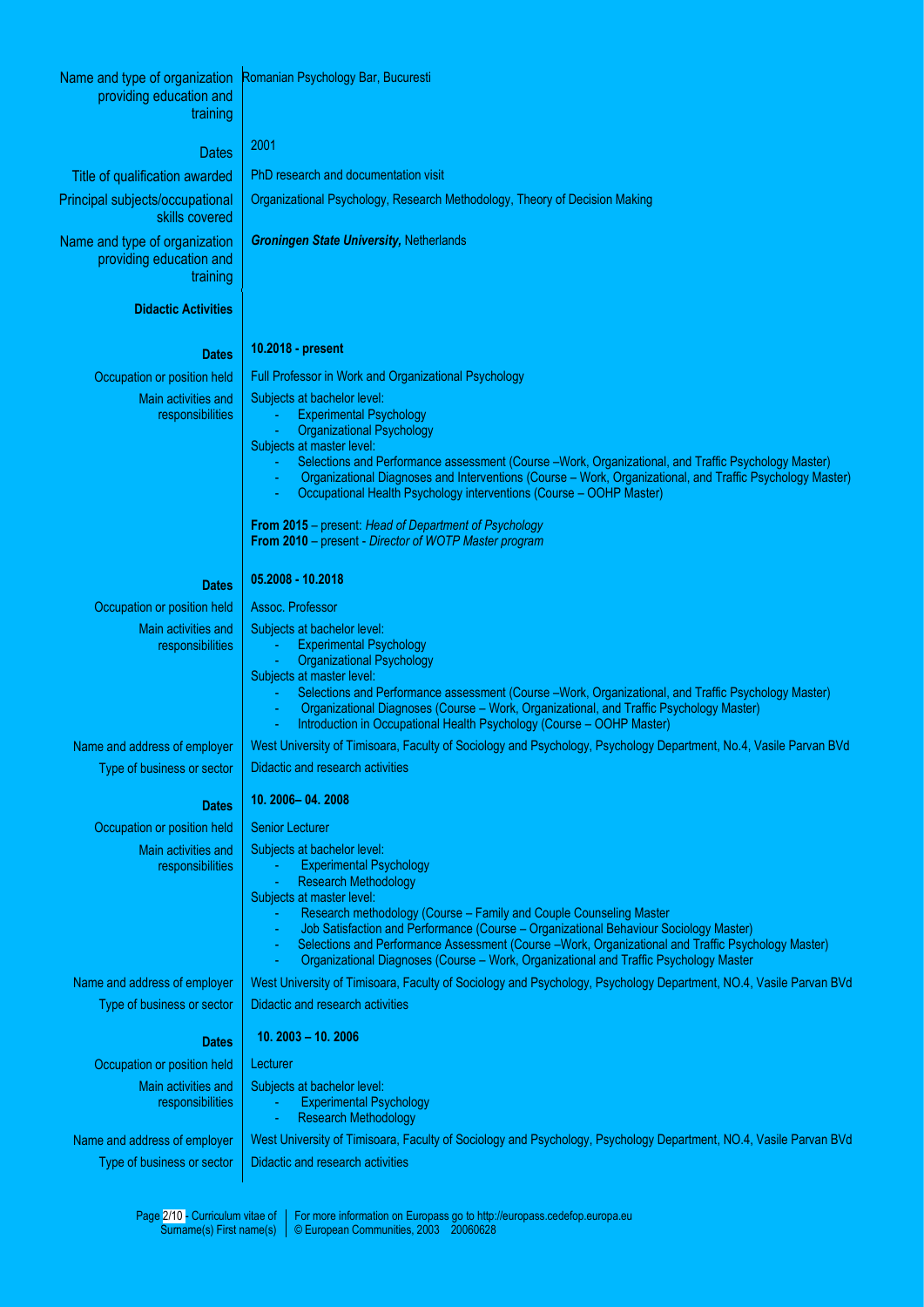## **Dates 02. 2001 – 10. 2003**

Occupation or position held | Assistant Professor Main activities and

responsibilities

Subjects at bachelor level:

- Experimental Psychology
- Research Methodology
- Statistics applied in Psychology

Main activities and

responsibilities

Main activities and responsibilities

Occupation or position held | Assistant Professor Main activities and responsibilities

Type of business or sector

#### **Work experience**

**Dates** Occupation or position held

Name and address of employe

#### **Dates**

# Main activities and responsibilities Name and address of employer | PDV Consulting SRL Timisoara Type of business or sector  $\vert$  Organizational consultancy: Type of business or sector  $\vert$  Organizational consultancy:

Main activities and responsibilities Name and address of employer **Consilium SRL** Timisoara

Name and address of employer West University of Timisoara, Faculty of Sociology and Psychology, Psychology Department, NO.4, Vasile Parvan BVd Type of business or sector  $\parallel$  Didactic and research activities

# Dates **02. 1998 – 02. 2001**

Occupation or position held | Junior Assistant Professor

Subjects at bachelor level:

- **Organizational Psychology**
- Statistics applied in Psychology

Name and address of employer | West University of Timisoara, Faculty of Sociology and Psychology, Psychology Department, NO.4, Vasile Parvan

Type of business or sector  $\parallel$  Didactic and research activities

### **Dates 10. 1997 – 02. 1998**

Occupation or position held | Associate Assistant Professor

Subjects at bachelor level:

- Organizational Psychology **Work Psychology**
- 

Name and address of employer | West University of Timisoara, Faculty of Sociology and Psychology, Psychology Department, NO.4, Vasile Parvan BVd

#### Type of business or sector  $\vert$  Didactic and research activities

- Subjects at bachelor level:
	- Experimental Psychology
	- **Research Methodology** Statistic applied in Psychology

Name and address of employer West University of Timisoara, Faculty of Sociology and Psychology, Psychology Department, NO.4, Vasile Parvan BVd Didactic and research activities

### **Business Organizations**

**2010- present Principal psychologist in W/O Psychology**

Cabinet individual de Psihologie Delia Virga

### **2002 – 2010**

# Occupation or position held | Senior psychologist / Managing partner

Psychological specialized services in organizational field: implement or improvement of the selection procedures, selection interviews, psychological testing, organizational diagnosis, conducting employees' satisfaction surveys,

# **Dates 2000-2002**

Occupation or position held Trainer

Trainer for soft skills programs, research expert

Type of business or sector | Organizational Development Consultancy Company

**Boulevard**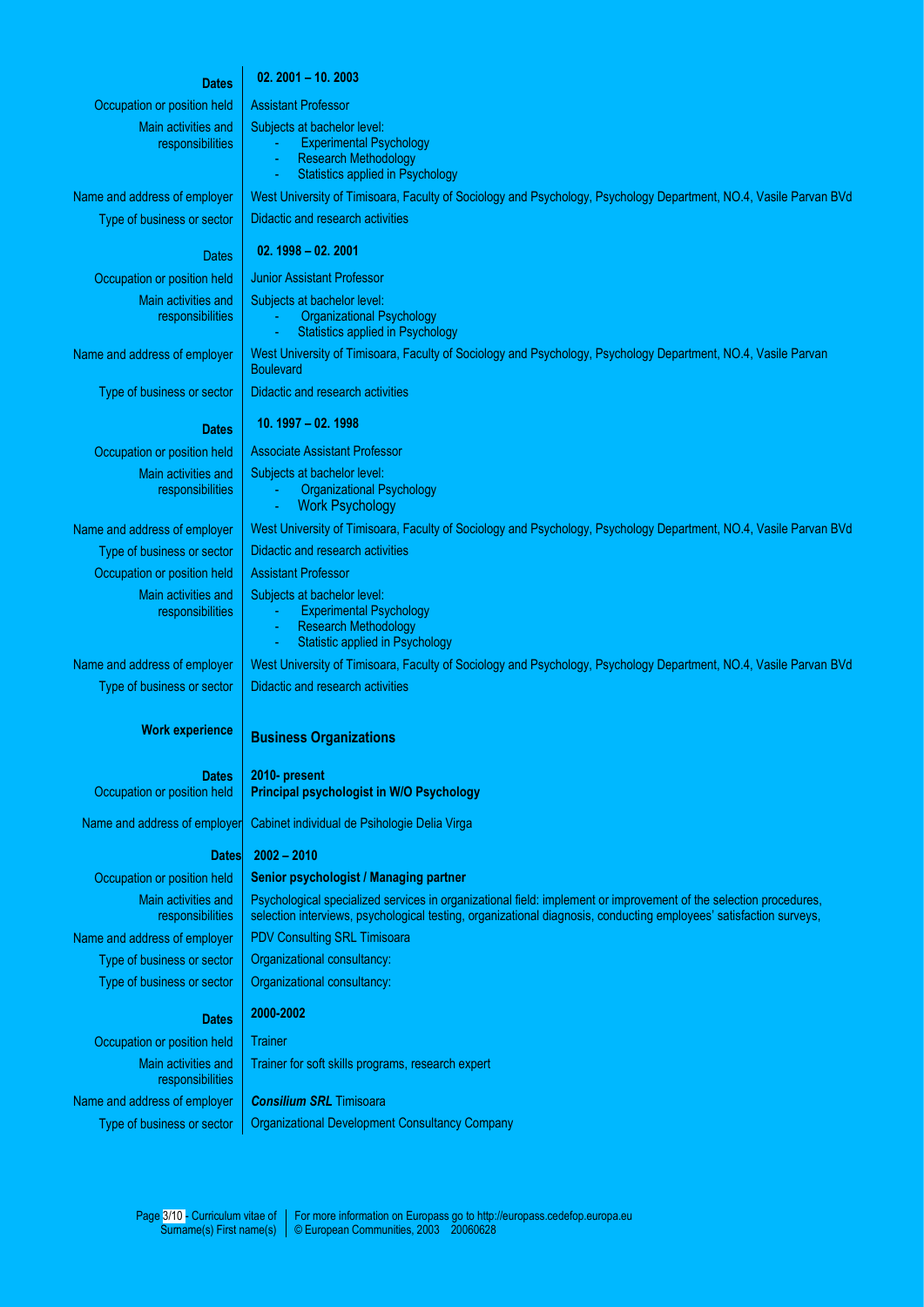|                                                       | <b>Project coordinator:</b>                                                                                                                                                                                                                                                                                                                   |
|-------------------------------------------------------|-----------------------------------------------------------------------------------------------------------------------------------------------------------------------------------------------------------------------------------------------------------------------------------------------------------------------------------------------|
| <b>Research projects</b>                              | Erasmus IP, 2009-2010, Project Manager, Transparency, Democracy and Global Governance. A European<br>Perspective budget 90.000 Euro                                                                                                                                                                                                           |
|                                                       | Research Support Scheme, Prague, 769 / 1999, 1999-2000, Project manager - Implications of the Conception of<br>۰<br>Organizational Conflict on Organizational Development in Romania                                                                                                                                                          |
|                                                       | ANSTI AT, 2000-2001, Project manager - Conflict management as decision making predictor within<br>٠<br>organizational development                                                                                                                                                                                                             |
|                                                       | CNCSIS 18 / 5, At, 2002-2003, Project manager - Implications of coping mechanisms on decision-making<br>$\bullet$<br>effectiveness within changing organizations".                                                                                                                                                                            |
|                                                       | CNCSIS 75/20.05.2007, proiect At 52, anul 2, 2006-2007, Project manager - O aplicatie software pentru<br>$\bullet$<br>optimizarea cercetarii în psihologie. Analiza puterii statistice,                                                                                                                                                       |
|                                                       | Project member:<br>Ministerul Învatamantului - D.G.I.S.C.S.U nr. 5012 / 1996, expert team members, "Cercetarea aspectelor psiho-<br>$\bullet$<br>pedagogice si organizationale ale pregatirii si perfectionarii managerilor", 1996-1997, membru în colectivul de<br>cercetare, Catedra de Psihologie, Facultatea de Sociologie si Psihologie, |
|                                                       | CNCSIS 2008-2011 - experts team member -Masuri implicite ale personalitatii (Implicit measures of personality)<br>$\bullet$                                                                                                                                                                                                                   |
|                                                       | POCU 2018 - experts team member- START-UP Banat<br>$\bullet$                                                                                                                                                                                                                                                                                  |
|                                                       | POCU 2018- expert team member - Start-up Bethany<br>۰                                                                                                                                                                                                                                                                                         |
|                                                       | 2017- Evaluator for UEFISDI (Postdoc research project and project for young teams)<br>Ad-hoc Reviwer for different ISI journals                                                                                                                                                                                                               |
| <b>Recognition and Affiliation</b>                    | Member of:                                                                                                                                                                                                                                                                                                                                    |
|                                                       | European Association of Work and Organizational Psychology (EAWOP)                                                                                                                                                                                                                                                                            |
|                                                       | Founding Member of Euro regional Centre of Applied Psychology (CEPA)<br>٠                                                                                                                                                                                                                                                                     |
|                                                       | Member in Executive Committee of Romanian Psychologist Association (APR)<br>٠                                                                                                                                                                                                                                                                 |
|                                                       | Member in Executive Board of Colegiu Psihologilor din Romania (from 2013- present)<br>٠                                                                                                                                                                                                                                                       |
|                                                       | President of Romanian Organizational and Industrial Psychologists Associations (APIO) - (2015-2017)                                                                                                                                                                                                                                           |
|                                                       | Work recognition:<br>• Scientific Organizational Committees member of National Conference of Romanian Organizational and Industrial<br>Psychologists Associations (APIO)- 2009- present                                                                                                                                                       |
|                                                       | • Scientific Organizational Committees member of National conferences: Psychology National Conference, Timisoara<br>2008,                                                                                                                                                                                                                     |
|                                                       | • Member of the scientific committee of European Conference in Personality Psychology, Timisoara, 2016                                                                                                                                                                                                                                        |
|                                                       | • Chair of psychology sections in various national conferences.<br>• 2011 - visiting professor la Tilburg University, Psychology Deparment, Holland                                                                                                                                                                                           |
|                                                       |                                                                                                                                                                                                                                                                                                                                               |
| <b>Member of redaction</b><br>collectives of national | 2010-2014 - editor-in-chief for Psihologia Resurselor Umane, official publication of the Romanian Association for Work /<br>Industrial Psychology (APIO)                                                                                                                                                                                      |
| scientific journals                                   | 2006 - present - member in the editorial committee Romanian Journal of Applied Psychology, West University of Timisoara<br>and Psychology Studies and Research Center, Timisoara.                                                                                                                                                             |
|                                                       | 2003-2007 - member in the editorial committee Psihologia Resurselor Umane                                                                                                                                                                                                                                                                     |
| <b>Organizational skills and</b>                      | Organizational spirit, with logistic experience:                                                                                                                                                                                                                                                                                              |
| competences                                           | • National Psychology Conference organizer, Timisoara 2008.                                                                                                                                                                                                                                                                                   |
|                                                       | • Organizer of the Workshop "Implementing human resources policies in organizational consultancy and practice",<br>Workshop Session on National Psychology Conference Dialog pentru diversitate, Timisoara, Mai, 2008.                                                                                                                        |
| <b>Social skills and</b><br>competences               | Communicative, sociable, perseverant, ordered and rigorous, with good social skills, patient                                                                                                                                                                                                                                                  |
| <b>Personal skills and</b><br>competences             |                                                                                                                                                                                                                                                                                                                                               |
| Mother tongue(s)                                      | Romanian                                                                                                                                                                                                                                                                                                                                      |
|                                                       |                                                                                                                                                                                                                                                                                                                                               |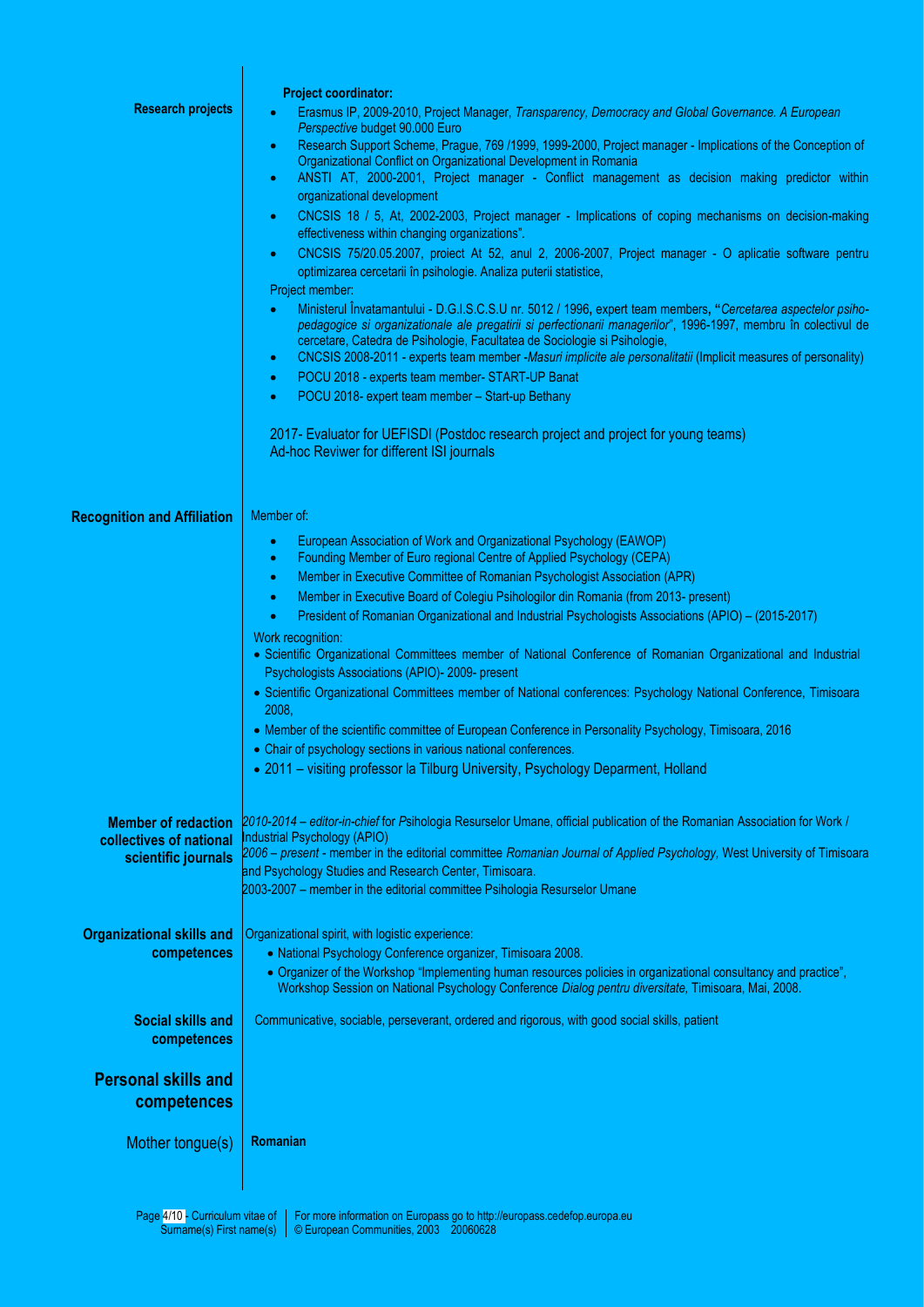| Self evaluation                    |                                                    | Înțelegere       |                | <b>Vorbire</b>                |                     | <b>Scriere</b>   |
|------------------------------------|----------------------------------------------------|------------------|----------------|-------------------------------|---------------------|------------------|
| Nivel european (*)                 |                                                    | <b>Ascultare</b> | <b>Citire</b>  | Participare la<br>conversație | <b>Discurs oral</b> | Exprimare scrisă |
| <b>Engleză</b>                     |                                                    | <b>B2</b>        | C <sub>1</sub> | <b>B2</b>                     | B <sub>2</sub>      | <b>B2</b>        |
| Franceză                           |                                                    | A <sub>1</sub>   | A2             | A <sub>1</sub>                | A1                  | A <sub>2</sub>   |
|                                    |                                                    |                  |                |                               |                     |                  |
| Computer skills and<br>competences | Internet<br>Microsoft Office,<br><b>SPSS, AMOS</b> |                  |                |                               |                     |                  |
| <b>Driving license</b>             | B, since 1991                                      |                  |                |                               |                     |                  |

Publications list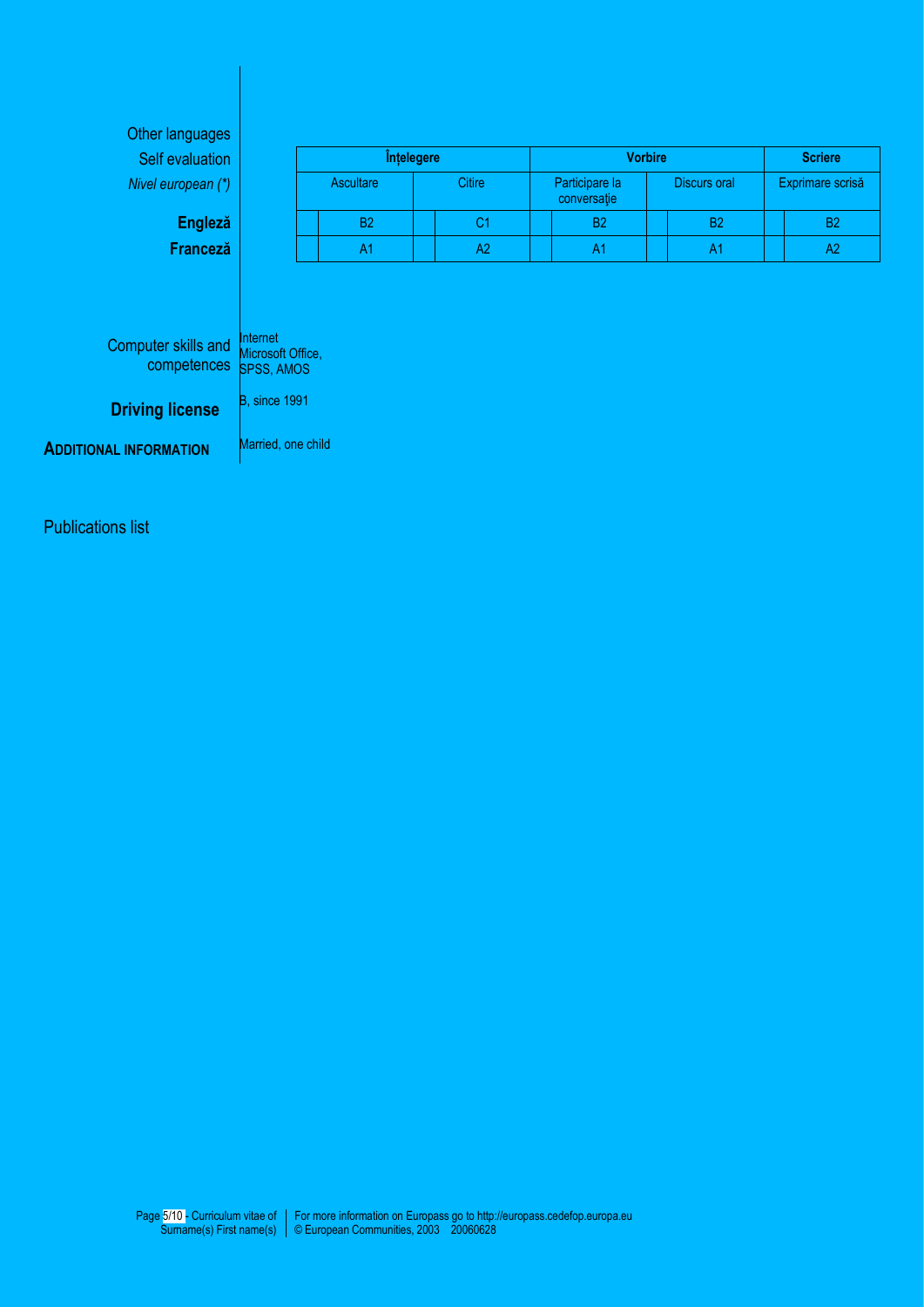# **Publications**

# 1. Articles ISI

**Vîrgă, D.,** Schaufeli, W. B., Taris, T. W., van Beek, I., & Sulea, C. (**2019**). Attachment Styles and Employee Performance: The Mediating Role of Burnout. *The Journal of Psychology*, 1-19. Doi: [10.1080/00223980.2018.1542375](https://doi.org/10.1080/00223980.2018.1542375)

**Virga, D.** & Rusu, A. **(2018).** Core self-evaluations, job search behaviour and health complaints: the mediating role of job search self-efficacy. *Career Development International,* doi: 10.1108/CDI-11-2017-0208*,*

**Virga, D**., De Witte, H., & Cifre, E. **(2017**). The role of perceived employability, core self-evaluations, and job resources on health and turnover intentions. *The Journal of Psychology: Interdisciplinary and Applied,* doi: 10.1080/00223980.2017.1372346

**Vîrga, D.**, Iliescu, D. (**2017**). The well-being of Romanian workers in Spain: antecedents and moderators. *European Journal of Work and Organizational Psychology*, *26*, 149-159. <http://dx.doi.org/10.1080/1359432X.2016.1225728>

Sulea, C., van Beek, I., Sarbescu, P., **Vîrga, D**, Schaufeli, W. (2015). Engagement, boredom, and burnout among students: Basic need satisfaction matters more than personality traits. *Learning and Individual Differences,* http://dx.doi.org/10.1016/j.lindif.2015.08.018

**Vîrga, D.**, Horga, A., Iliescu, D. (**2015**). The moderating role of work-life imbalance between resources and work engagement. *Journal of Personnel Psychology, 14,* 80-90*. doi:* 10.1027/1866-5888/a000135

**Vîrga, D.**, Curseu, P. L., Maricutoiu, L, Sava, F. A., Macsinga, I., Magurean, S. (**2014**). Personality, relationship conflict, and teamwork-related mental models. *PLoS ONE* 9(11): e110223 *doi:10.1371/journal.pone.0110223*

Sulea, C., **Vîrga, D.,** Maricutoiu, L.P., Schaufeli, W., Zaborila Dumitru, C., Sava, F.A. (**2012**). Work engagement as mediator between job characteristics and positive and negative extra-role behaviors. *Career Development International, 17*(3), 188-207, doi: 10.1108/13620431211241054

Sava, F. A., Maricutoiu, L. P., Rusu, S., Macsinga, I., **Vîrga, D**., Cheng, C.M. & Payne, B.K. (**2012**). An inkblot for the implicit assessment of personality. The Semantic misattribution procedure. *European Journal of Personality,* doi: 10.1002/per.1861

Sava, F.A., Maricuțoiu, L.P., Rusu, S., Macsinga, I., **Vîrgă, D.** (**2011**). Implicit and explicit self-esteem and irrational beliefs. *Journal of Cognitive and Behavioral Psychotherapies*, *11*(1), 97-111

2. Articles ISI proceedings

**Vîrga, D.,** Macsinga, I. (**2014**). Recovery opportunities: one step forward for employee's well-being. *Procedia - Social and Behavioral Sciences, 127*, 174 – 178

Maricuțoiu, L.P., Rusu, S., **Vîrgă, D**., Macsinga, I., & Sava, F.A. (**2012**). Images of the self: Prediction of peer-evaluations of one's personality, using implicit and explicit self-assessments. *Procedia - Social and Behavioral Sciences, 33*, 682-686. DOI: j.sbspro.2012.01.208.

# 3. Articles BDI

Lupsa, D., **Virga, D**. (2018). Psychological Capital Questionnaire (PCQ): Analysis of the Romanian adaptation and validation, *Psychology of Human Resources, 18,* 19-31*.*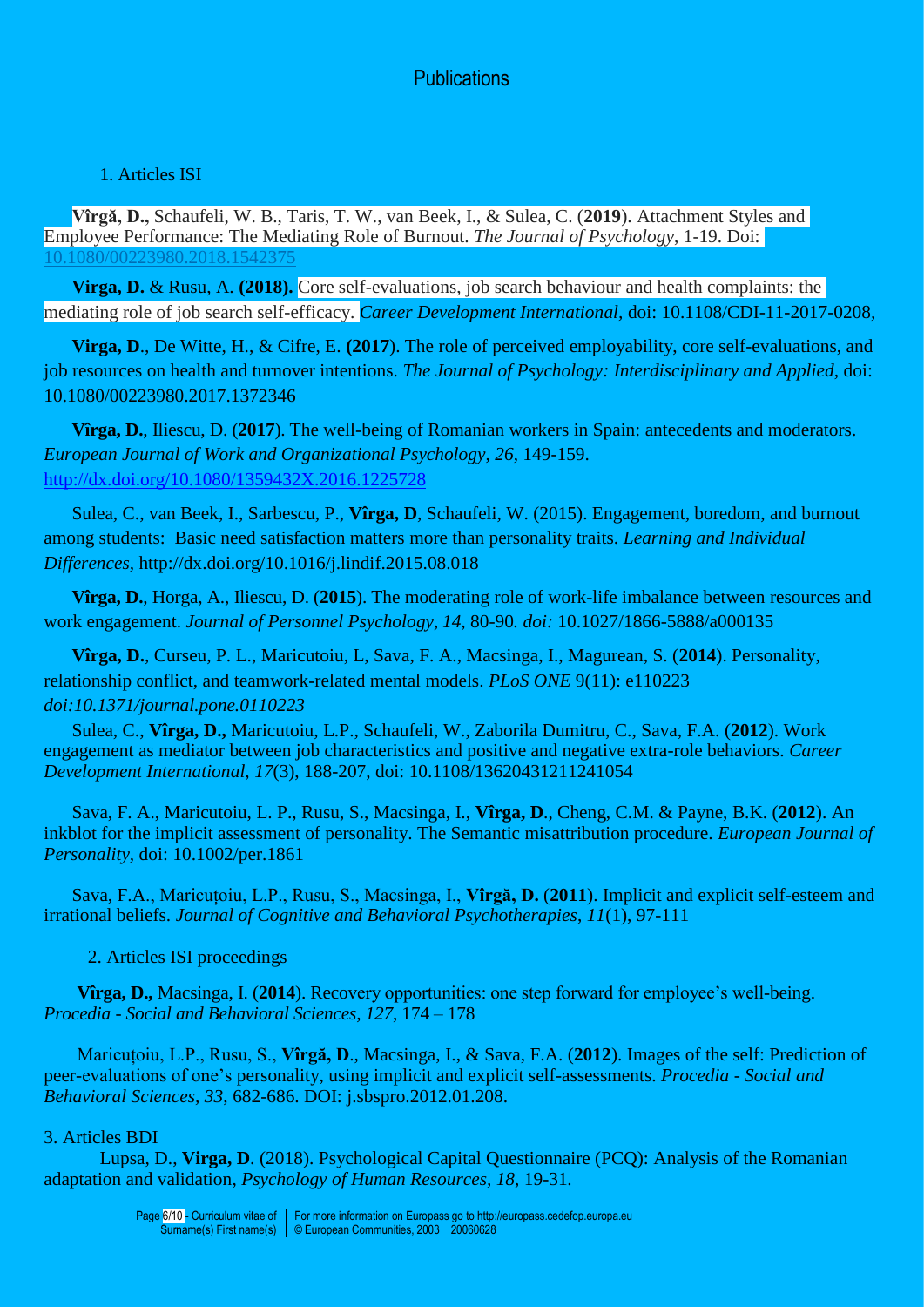Baciu, L. & **Virga, D.** (2018). [Well-being and Turnover Intentions among Romanian Social Workers,](http://search.proquest.com/openview/ec2f6ea3250ea0c499253499b31e78e0/1?pq-origsite=gscholar&cbl=105838) Revista de Asistenta Sociala, 1, 89-107

Kovacs, P., Fodor, O., **Vîrgă, D**. (2017). Steps towards bridging the scientist-practitionergap in the field of Work and Organizational Psychology in Romania, *Psychology of Human Resources, 14,* 11-25*.*

**Vîrgă, D.** (2015). Job insecurity and job satisfaction: The mediating effect of Psychological Capital, *Psychology of Human Resources, 14,* 206-216.

**Vîrga, D**., Paveloni, A. (2015). Psychological Capital and Well-being: The moderator Role of Psychological Detachment. *Psychology of Human Resources. 1,* 68-78.

**Vîrga, D.**, Bota, I. (2014). The moderating role of cognitive reappraisal in the relationship between job resources and well-being, *Romanian Journal of Applied Psychology. 16,* 55-61

Abrudan, D., **Vîrgă, D.** (**2014**). The moderators of the relationship between burden and psychological distress among caregivers: depression symptoms and coping strategies, *Psychology of Human Resources*, 12*(2),*  101-113.

**Vîrgă, D. (2014).** Positive organizational psychology – a hope for Romanian organizations, *Psychology of Human Resources*, 12*(1),* 11-15.

Măgurean, S., **Vîrgă, D.,** & Sava, F.A. (**2014**). Implicit and explicit personality assessment in the context of personnel selection*. Psychology of Human Resources*, 12*(1),* 24-33*.*

Paveloni, A., **Vîrga, D. (2013).** Impactul cinismului și al intențiilor etice asupra atitudinilor organizaționale: implicarea în muncă, satisfacţia în muncă şi comportamentele civic-participative. *Psychology of Human Resources, 11*, 28-44.

Tudorel, O. A., Macsinga, I.,**Vîrga, D. (2013**). Actualizarea de sine: de la starea de bine la viziunea asupra lumii. *Romanian Journal of Applied Psychology*, 15, 20-26 (Indexat Ebsco, DOAJ, Index Copernicus).

**Vîrga, D.,** Pascu, D.M., Mioc, M., Dragut, I.E., Tepes-Onea, A., Petruca, E**. (2013).** Rolul resurselor personale în starea de bine a angajaților: implicarea în muncă și epuizarea profesională. *Psihologia Resurselor Umane,*11(1), 51-64.

**Vîrga, D.,** Sarboiu, F. (**2012)**. Workaholism și epuizare profesională: efectul moderator al resurselor postului, *Psihologia Resurselor Umane*, 10 (2), 53-62.

**Vîrga, D.,** Macsinga, I., & Sulea, C. (**2012**). Occupational health psychology in Romania: managers' and employees' needs and perspective. *Romanian Journal of Applied Psychology, 14 (1)*, 18-23

Maricuțoiu, L.P., Macsinga, I., Rusu, S:, **Vîrgă, D.**, & Sava, F.A. **(2012**). Adaptation and validation of the Contingencies of Self-Worth Scale on a Romanian student sample. *Cognition, Brain, Behavior. An Interdisciplinary Journal, 16(1)*, 121-138.

Rusu, S., Maricuțoiu, L.P., Macsinga, I., **Vîrgă, D**., & Sava, F.A**.** (**2012**). Evaluarea personalității din perspectiva modelului Big Five. Date privind adaptarea chestionarului IPIP-50 pe un eșantion de studenți români [Personality assessment in terms of the Big Five model. Data concerning the adaptation of the IPIP-50 questionnaire on a sample of Romanian students]. *Psihologia Resurselor Umane, 10*(1), 39-56

**Vîrga, D.,** (**2011**).Transforming HR: Implementing HR Service Delivery in a multinational company, *Psychology of Human Resources*, *9*(1), 100-107.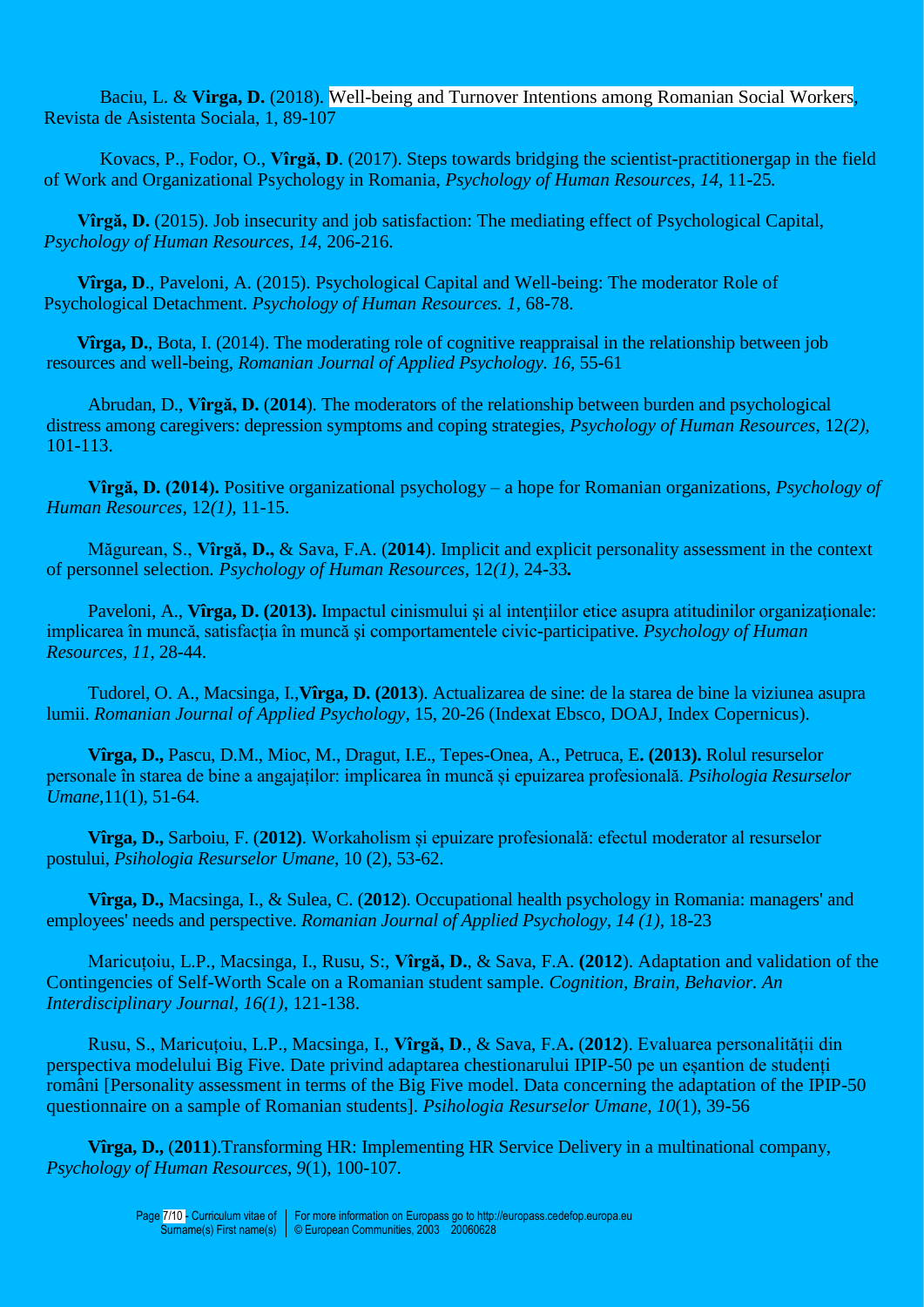Sulea, C., **Vîrga, D.**, Galben, N. (**2010**). Scala Conflict Muncă-Familie: Analiza proprietăţilor psihometrice ale versiunii în limba română. *Psihologia Resurselor Umane*, 2, 10-20.

**Vîrgă, D., Zaborilă, C., Sulea, C., Maricutoiu, L. (2009). Adaptarea în limba română a Scalei Utrecht de** măsurare a implicării în muncă: examinarea validităţii şi a fidelităţii. *Psihologia Resurselor Umane*, *7*(1), 58-74.

# 4. Chapters of Books (international)

**Vîrgă, D.,** (2017). Work-Related Well-Being: From Qualitative Job Insecurity to Cognitive Reappraisal, in Ana Alice Vilas Boas (ed.), *Quality of Life and Quality of Working Life*, Publisher: InTech, doi: 10.5772/67507

**Virga, D.,** Rusu, S., Sarbu, R. **(2014).** For Better or Worse! Work-Family Conflict and Couple's Satisfaction with Life, in Rață, G., Runcan, P.L. (coord.). *Social Issues (vol 5)*. Cambridge Scholars Publishing, Newcastle upon Tyne, UK, pp.165-177

**Vîrga, D.,** Paveloni, A. (**2014**). Psychological capital and well being, in G. Ionescu (coord.) *From Person to Society,* Medimond . R508F5157, pp. 825-830

5. Articole publicate în reviste străine sau româneşti cu Peer-Review şi comitet editorial internaţional

Crudu, I., **Vîrgă, D. (2009)**. The Emergence of Corporate Social Responsability in Romania: A Way of Strengthening Communitarian Sustenability. *Der Donauraum*, 49 (1-2), 185 - 202.

**Vîrgă, D. (2008).** Implicatiile factorilor cognitivi si de personalitate in luarea deciziilor – un model teoreticoexplicativ, *Psihologia Resurselor Umane*, *5*, 24-42

**Vîrgă, D. (2008).** Adaptability – a new indicator for selection in Romanian companies*, in EWOP In Practice, European Work and Organizational Psychology in Practice,* e-journal of the European Association of Work and Organizational Psychology, *2*, 14 – 22, ed. Ute Schmidt-Brasse & Angela Carter, ISSUE 2/2008, ISSN 1736- 6399

**Vîrgă, D. (2006).** Performanta decizionala si adaptarea la schimbarea organizationala. Studiu comparativ, *Revista de Psihologie Aplicata*, 3

**Vîrgă, D. (2005).** Complexitatea cognitivă – construirea şi validarea unui chestionar, *Revista de Psihologie Aplicată*, 4,

**Vîrgă, D**., Virga, P. (**2005**). Dezvoltarea capitalului uman al organizaţiilor: importanţa şi succesul investiţiilor în capitalul uman, *Psihologia Resurselor Umane*, 2

**Vîrgă, D. (2004).** Eficienţa decizională în contextul schimbarii organizationale, in *Revista de Psihologie Organizationala*, numar special, 3-4,

**Vîrgă, D., Virga, P. (2004).** Studiile organizaţionale – planificare şi realizare, în *Psihologia Resurselor Umane*, , Vol. 2, nr. 1. pag. 83-89

**Vîrgă, D. (2003).** Relaţia dintre factorii cognitivi implicaţi în decizie şi variabilele organizaţionale în contextul schimbării, în *Revista de Psihologie Aplicată*, nr. 3

**Vîrgă, D., Virga, P. (2003).** Negocierea rolurilor ca metodă de dezvoltare a echipelor puternice în *Psihologia Resurselor Umane* vol.I, nr.1,

**Vîrgă, D. (2002).** Implicații ale mecanismelor de coping în eficiența decizională din organizaţiile în schimbare, în *Revista de Psihologie Aplicată*, nr. 4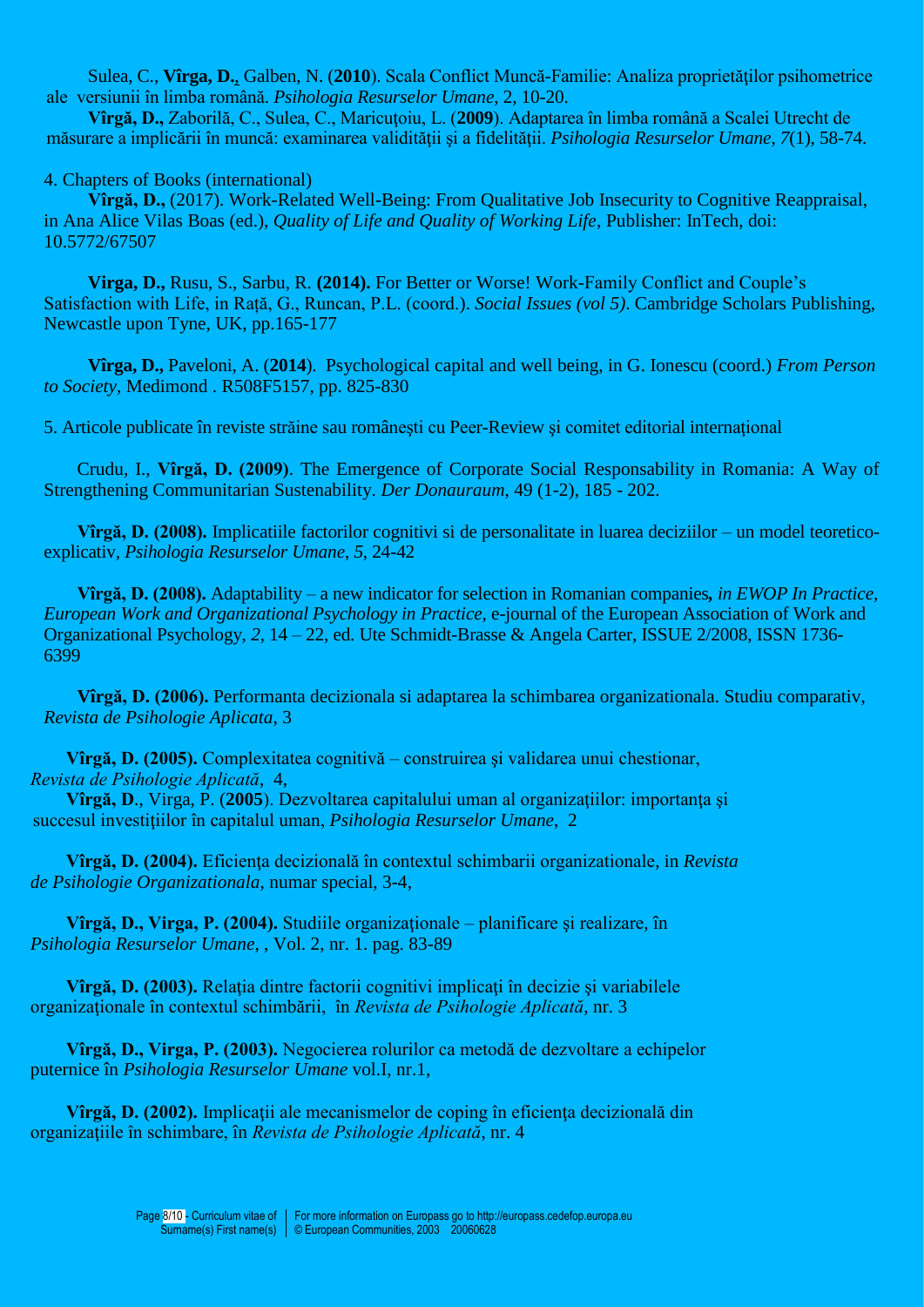Vîrgă, D. (2000). Paradigma complexității în studiul conflictului organizațional comportamentul conflictual conglomerat, în *Revista de Psihologie Aplicată*, nr. 3, anul 2.

## 6. BOOKS

**Vîrgă, D. (2004).** *Psihologia experimentală de la teorie la practică*, 251 pag., Ed. Mirton, ISBN 973-661-374-7

**Vîrgă, D. (2007/2011/2014**). *Psihologie experimentală – de la teorie la practică, , ediţia a 2-a revizuită (287 pag), a 3-a adaugita (305 pag.) si a 4-a revizuita (277 pag.)*, Ed. Universității de Vest, ISBN 978-973-125-090-8;

**Vîrgă, D. (2007).** *Decizie şi schimbare organizaţională*, 215 pag, Ed. Universităţii de Vest , ISBN 978-973-125-117-2

7. Books (coord.)

**Virga, D**. (coord.) (2010). *Transparency, democracy and global governance. An european perspective*, Ed. Universitatii de Vest, Timisoara, 208 pag.

8. Chapters

**Vîrgă, D.,** (**2011**). De la testele proiective la mãsurile implicite ale personalitãtii: o incursiune în evolutia mãsurãtorilor asupra personalitãtii, in Sava, F.A. (coord.). *Metode implicite de investigare a personalităţii* (pp.41-62). Iaşi: Polirom.

Albulescu, P., **Virga, D. (2010).** From governmental to organizational transparency – a communicational perspective, in *Virga, D. (coord.). Transparency, democracy and global governance. An European perspective.,* Ed. Universitatii de Vest, Timisoara

**Vîrgă, D.,** Sulea, C., & Albulescu, P. (**2010**). Psihologia sănătății ocupaționale: Implicații teoretice, metodologice și practice. In A.V. Ciurea, C.L. Cooper, & E. Avram, (Eds.) *Managementul sistemelor si organizatiilor sănătății* (pp. 315 - 338). Bucuresti: Editura Universitara Carol Davila .

**Virga, D**. (**2008**). Cap. Raport de cercetare calitativ. În Z. Bogathy, C. Sulea. *Manual de tehnici şi abilităţi academice – ediţia a doua adăugită şi revizuită*. (225- 233), Timişoara: Editura Universităţi de Vest din Timisoara.

**Vîrgă, D.,** & Crudu, I.E. (**2008**). Emergenta responsabilitatii sociale corporata si a comportamentelor civic participative. In E. Avram (Ed.), *Psihologie in Organizatiile Moderne* (pp. 39 - 58). Bucureşti: Editura Universitara.

**Virgă, D., Zaborilă, C., & C. Sulea (2008). Starea de bine în organizații. In E. Avram &** C. Cooper (Eds.), *Tendinţe actuale în Psihologia Organizaţional-Managerială* (p. 343 - 370). Iași: Editura Polirom.

**Vîrgă, D. (2007).** Practici de recrutare si selectie, in *Manualul de tehnici si metode in psihologia muncii si organizationala*, Z. Bogathy (coord.), Ed. Polirom

**Vîrgă, D. (2007).** Performanta in munca, in *Manualul de tehnici si metode in psihologia muncii si organizationala*, Z. Bogathy (coord.), Ed. Polirom

**Pitariu, H.D., Vîrgă, D. (2007).** Stresul ocupational, in *Manualul de tehnici si metode in psihologia muncii si organizationala*, Z. Bogathy (coord.), Ed. Polirom